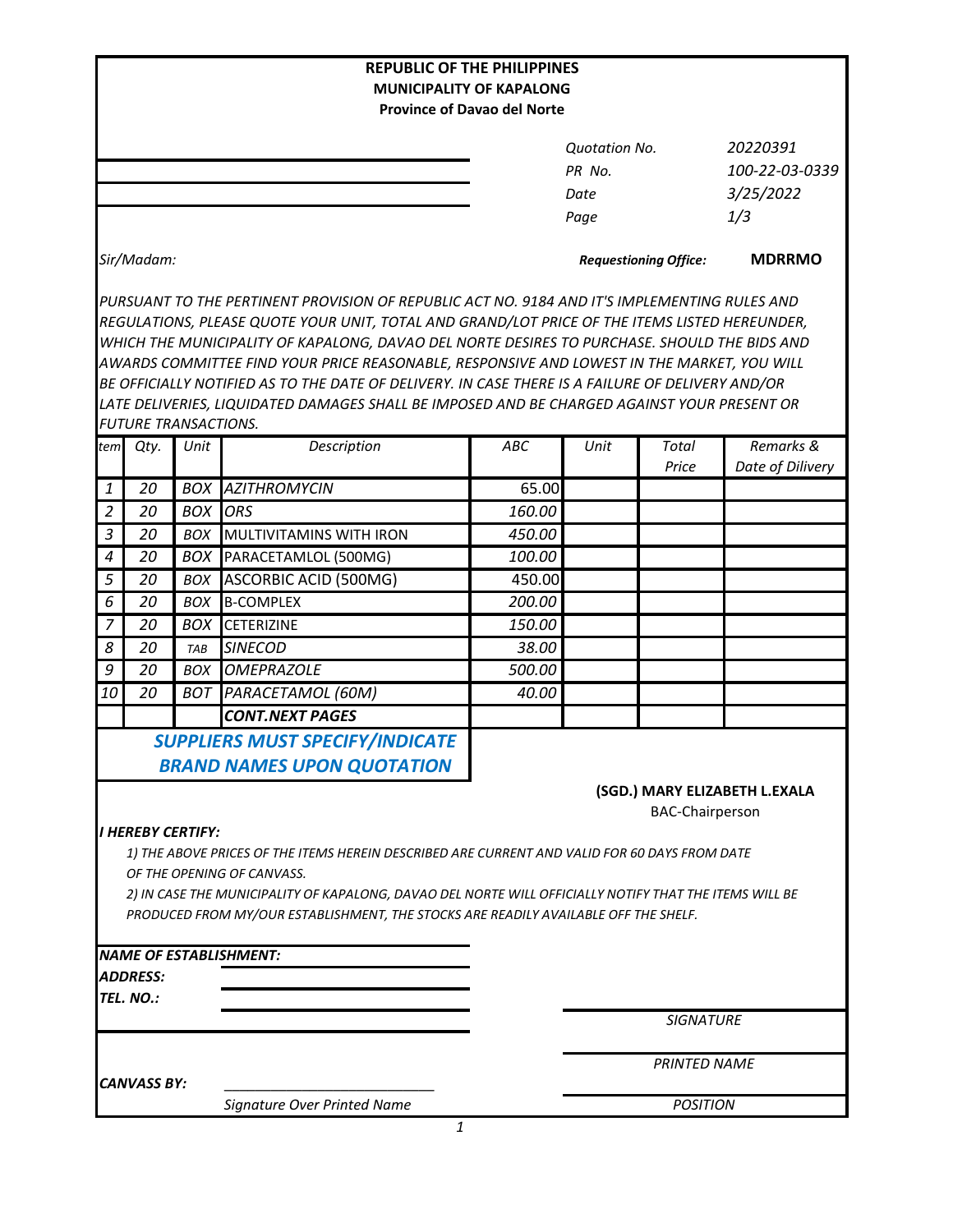|                                 |                                                                                                        |            | <b>REPUBLIC OF THE PHILIPPINES</b>                                                               |                                    |                      |                              |                               |  |  |
|---------------------------------|--------------------------------------------------------------------------------------------------------|------------|--------------------------------------------------------------------------------------------------|------------------------------------|----------------------|------------------------------|-------------------------------|--|--|
| <b>MUNICIPALITY OF KAPALONG</b> |                                                                                                        |            |                                                                                                  |                                    |                      |                              |                               |  |  |
|                                 |                                                                                                        |            |                                                                                                  | <b>Province of Davao del Norte</b> |                      |                              |                               |  |  |
|                                 |                                                                                                        |            |                                                                                                  |                                    | <b>Quotation No.</b> |                              | 20220391                      |  |  |
|                                 |                                                                                                        |            |                                                                                                  |                                    | PR No.               |                              | 100-22-03-0339                |  |  |
|                                 |                                                                                                        |            |                                                                                                  |                                    | Date                 |                              | 3/25/2022                     |  |  |
|                                 |                                                                                                        |            |                                                                                                  |                                    | Page                 |                              | 1/3                           |  |  |
|                                 |                                                                                                        |            |                                                                                                  |                                    |                      |                              |                               |  |  |
|                                 | Sir/Madam:                                                                                             |            |                                                                                                  |                                    |                      | <b>Requestioning Office:</b> | <b>MDRRMO</b>                 |  |  |
|                                 |                                                                                                        |            | PURSUANT TO THE PERTINENT PROVISION OF REPUBLIC ACT NO. 9184 AND IT'S IMPLEMENTING RULES AND     |                                    |                      |                              |                               |  |  |
|                                 |                                                                                                        |            | REGULATIONS, PLEASE QUOTE YOUR UNIT, TOTAL AND GRAND/LOT PRICE OF THE ITEMS LISTED HEREUNDER,    |                                    |                      |                              |                               |  |  |
|                                 |                                                                                                        |            | WHICH THE MUNICIPALITY OF KAPALONG, DAVAO DEL NORTE DESIRES TO PURCHASE. SHOULD THE BIDS AND     |                                    |                      |                              |                               |  |  |
|                                 |                                                                                                        |            | AWARDS COMMITTEE FIND YOUR PRICE REASONABLE, RESPONSIVE AND LOWEST IN THE MARKET, YOU WILL       |                                    |                      |                              |                               |  |  |
|                                 |                                                                                                        |            | BE OFFICIALLY NOTIFIED AS TO THE DATE OF DELIVERY. IN CASE THERE IS A FAILURE OF DELIVERY AND/OR |                                    |                      |                              |                               |  |  |
|                                 |                                                                                                        |            | LATE DELIVERIES, LIQUIDATED DAMAGES SHALL BE IMPOSED AND BE CHARGED AGAINST YOUR PRESENT OR      |                                    |                      |                              |                               |  |  |
|                                 | <b>FUTURE TRANSACTIONS.</b>                                                                            |            |                                                                                                  |                                    |                      |                              |                               |  |  |
| tem                             | Qty.                                                                                                   | Unit       | Description                                                                                      | ABC                                | Unit                 | Total                        | Remarks &                     |  |  |
| No.                             | 20                                                                                                     |            |                                                                                                  | 48.00                              | Price                | Price                        | Date of Delivery              |  |  |
| 11                              | 20                                                                                                     | BOT        | CETERIZINE (250MG)                                                                               |                                    |                      |                              |                               |  |  |
| 12                              |                                                                                                        |            | NEBULE SALBUTAMOL PLAIN (ING)                                                                    | 40.00                              |                      |                              |                               |  |  |
| 13                              | 18<br>20                                                                                               | <b>BOT</b> | MULTIVITAMINS (60ML)                                                                             | 40.00<br>650.00                    |                      |                              |                               |  |  |
| 14                              |                                                                                                        | <b>BOX</b> | SODIUM ASCORBATE CAPS (500MG)                                                                    |                                    |                      |                              |                               |  |  |
| 15                              | 20                                                                                                     | TAB        | CEFUROXIME (500MG)                                                                               | 38.00                              |                      |                              |                               |  |  |
| 16                              | 20                                                                                                     | BOX        | <b>MONTELUKAST (10MG)</b>                                                                        | 680.00                             |                      |                              |                               |  |  |
| 17                              | 20                                                                                                     | NEBULE     | SALBUTA + IPRA                                                                                   | 48.00                              |                      |                              |                               |  |  |
| 18                              | 20                                                                                                     | BOT        | CO-AMOXICLAV (60ML)                                                                              | 165.00                             |                      |                              |                               |  |  |
| 19                              | 20                                                                                                     |            | SACHET ACETYLCESTEINE (600MG)                                                                    | 38.00                              |                      |                              |                               |  |  |
| 20                              | 20                                                                                                     | <b>BOX</b> | SALBUTAMOL + GUIA                                                                                | 250.00                             |                      |                              |                               |  |  |
|                                 |                                                                                                        |            | <b>CONT.NEXT PAGES</b>                                                                           |                                    |                      |                              |                               |  |  |
|                                 |                                                                                                        |            | <b>SUPPLIER MUST SPECIFY/INDICATE</b>                                                            |                                    |                      |                              |                               |  |  |
|                                 |                                                                                                        |            | <b>BRAND NAMES UPON QUOTATION</b>                                                                |                                    |                      |                              |                               |  |  |
|                                 |                                                                                                        |            |                                                                                                  |                                    |                      |                              | (SGD.) MARY ELIZABITH L.EXALA |  |  |
|                                 |                                                                                                        |            |                                                                                                  |                                    |                      | <b>BAC-Chairperson</b>       |                               |  |  |
|                                 | <b>I HEREBY CERTIFY:</b>                                                                               |            |                                                                                                  |                                    |                      |                              |                               |  |  |
|                                 |                                                                                                        |            | 1) THE ABOVE PRICES OF THE ITEMS HEREIN DESCRIBED ARE CURRENT AND VALID FOR 60 DAYS FROM DATE    |                                    |                      |                              |                               |  |  |
|                                 |                                                                                                        |            | OF THE OPENING OF CANVASS.                                                                       |                                    |                      |                              |                               |  |  |
|                                 | 2) IN CASE THE MUNICIPALITY OF KAPALONG, DAVAO DEL NORTE WILL OFFICIALLY NOTIFY THAT THE ITEMS WILL BE |            |                                                                                                  |                                    |                      |                              |                               |  |  |
|                                 |                                                                                                        |            | PRODUCED FROM MY/OUR ESTABLISHMENT, THE STOCKS ARE READILY AVAILABLE OFF THE SHELF.              |                                    |                      |                              |                               |  |  |
|                                 |                                                                                                        |            |                                                                                                  |                                    |                      |                              |                               |  |  |
|                                 |                                                                                                        |            | <b>NAME OF ESTABLISHMENT:</b>                                                                    |                                    |                      |                              |                               |  |  |
|                                 | <i><b>ADDRESS:</b></i>                                                                                 |            |                                                                                                  |                                    |                      |                              |                               |  |  |
| TEL. NO.:<br><b>SIGNATURE</b>   |                                                                                                        |            |                                                                                                  |                                    |                      |                              |                               |  |  |
|                                 |                                                                                                        |            |                                                                                                  |                                    |                      |                              |                               |  |  |
|                                 |                                                                                                        |            |                                                                                                  |                                    | <b>PRINTED NAME</b>  |                              |                               |  |  |
|                                 | <b>CANVASS BY:</b>                                                                                     |            |                                                                                                  |                                    |                      |                              |                               |  |  |
|                                 |                                                                                                        |            | Signature Over Printed Name                                                                      |                                    |                      | <b>POSITION</b>              |                               |  |  |
|                                 |                                                                                                        |            | $\overline{2}$                                                                                   |                                    |                      |                              |                               |  |  |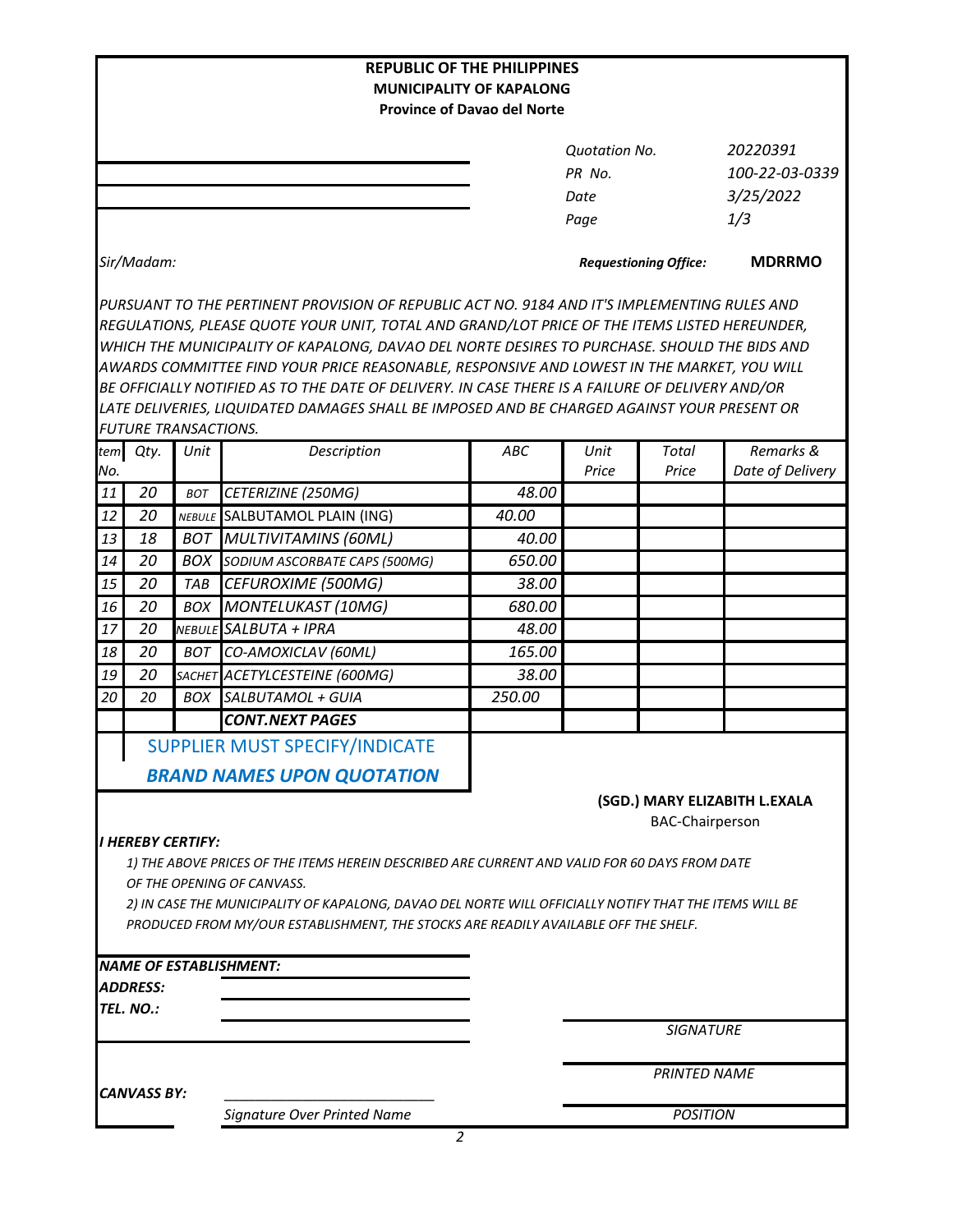|     |                              |            | <b>REPUBLIC OF THE PHILIPPINES</b>                                                                                                                                                                                                                                                                                                                                                                                                                                                                                                                                                             | <b>MUNICIPALITY OF KAPALONG</b>    |                                                |                              |                                                |
|-----|------------------------------|------------|------------------------------------------------------------------------------------------------------------------------------------------------------------------------------------------------------------------------------------------------------------------------------------------------------------------------------------------------------------------------------------------------------------------------------------------------------------------------------------------------------------------------------------------------------------------------------------------------|------------------------------------|------------------------------------------------|------------------------------|------------------------------------------------|
|     |                              |            |                                                                                                                                                                                                                                                                                                                                                                                                                                                                                                                                                                                                | <b>Province of Davao del Norte</b> |                                                |                              |                                                |
|     |                              |            |                                                                                                                                                                                                                                                                                                                                                                                                                                                                                                                                                                                                |                                    | <b>Quotation No.</b><br>PR No.<br>Date<br>Page |                              | 20220391<br>100-22-03-0339<br>3/25/2022<br>1/3 |
|     | Sir/Madam:                   |            |                                                                                                                                                                                                                                                                                                                                                                                                                                                                                                                                                                                                |                                    |                                                | <b>Requestioning Office:</b> | <b>MDRRMO</b>                                  |
|     | <b>FUTURE TRANSACTIONS.</b>  |            | PURSUANT TO THE PERTINENT PROVISION OF REPUBLIC ACT NO. 9184 AND IT'S IMPLEMENTING RULES AND<br>REGULATIONS, PLEASE QUOTE YOUR UNIT, TOTAL AND GRAND/LOT PRICE OF THE ITEMS LISTED HEREUNDER,<br>WHICH THE MUNICIPALITY OF KAPALONG, DAVAO DEL NORTE DESIRES TO PURCHASE. SHOULD THE BIDS AND<br>AWARDS COMMITTEE FIND YOUR PRICE REASONABLE, RESPONSIVE AND LOWEST IN THE MARKET, YOU WILL<br>BE OFFICIALLY NOTIFIED AS TO THE DATE OF DELIVERY. IN CASE THERE IS A FAILURE OF DELIVERY AND/OR<br>LATE DELIVERIES, LIQUIDATED DAMAGES SHALL BE IMPOSED AND BE CHARGED AGAINST YOUR PRESENT OR |                                    |                                                |                              |                                                |
| No. | tem Qty.                     | Unit       | Description                                                                                                                                                                                                                                                                                                                                                                                                                                                                                                                                                                                    | ABC                                | Unit                                           | <b>Total</b><br>Price        | Remarks &<br>Date of Dilivery                  |
| 21  | 25                           | BOT        | CO-AMOXICLAV (625MG)                                                                                                                                                                                                                                                                                                                                                                                                                                                                                                                                                                           | 38.00                              |                                                |                              |                                                |
| 22  | 25                           | <b>BOX</b> | <b>LOPERAMIDE CAPSULE</b>                                                                                                                                                                                                                                                                                                                                                                                                                                                                                                                                                                      | 20.00                              |                                                |                              |                                                |
| 23  | 25                           | <b>BOX</b> | <b>HYOSCINE</b>                                                                                                                                                                                                                                                                                                                                                                                                                                                                                                                                                                                | 45.00                              |                                                |                              |                                                |
| 24  | 25                           | <b>BOX</b> | <b>IRON SULFATE</b>                                                                                                                                                                                                                                                                                                                                                                                                                                                                                                                                                                            | 50.00                              |                                                |                              |                                                |
| 25  | 25                           | <b>BOT</b> | <b>ZINC SULFATE</b>                                                                                                                                                                                                                                                                                                                                                                                                                                                                                                                                                                            | 65.00                              |                                                |                              |                                                |
| 26  | 22                           |            | NEBULE ERCEFLORA (50ML)                                                                                                                                                                                                                                                                                                                                                                                                                                                                                                                                                                        | 65.00                              |                                                |                              |                                                |
| 27  | 15                           | BOX        | AMBROXOL (75MG)                                                                                                                                                                                                                                                                                                                                                                                                                                                                                                                                                                                | 680.00                             |                                                |                              |                                                |
|     |                              |            | TOTAL APPROVED BUDGET CONTRACT                                                                                                                                                                                                                                                                                                                                                                                                                                                                                                                                                                 | 100,000.00                         |                                                |                              |                                                |
|     |                              |            | <b>SUPPLIERS MUST SPECIFY/INDICATE</b>                                                                                                                                                                                                                                                                                                                                                                                                                                                                                                                                                         |                                    |                                                |                              |                                                |
|     |                              |            | <b>BRAND NAMES UPON QUOTATION</b>                                                                                                                                                                                                                                                                                                                                                                                                                                                                                                                                                              |                                    |                                                | <b>BAC-Chairperson</b>       | (SGD.) MARY ELIZABETH L.EXALA                  |
|     | I HEREBY CERTIFY:            |            | 1) THE ABOVE PRICES OF THE ITEMS HEREIN DESCRIBED ARE CURRENT AND VALID FOR 60 DAYS FROM DATE<br>OF THE OPENING OF CANVASS.<br>2) IN CASE THE MUNICIPALITY OF KAPALONG, DAVAO DEL NORTE WILL OFFICIALLY NOTIFY THAT THE ITEMS WILL BE<br>PRODUCED FROM MY/OUR ESTABLISHMENT, THE STOCKS ARE READILY AVAILABLE OFF THE SHELF.                                                                                                                                                                                                                                                                   |                                    |                                                |                              |                                                |
|     |                              |            | <b>NAME OF ESTABLISHMENT:</b>                                                                                                                                                                                                                                                                                                                                                                                                                                                                                                                                                                  |                                    |                                                |                              |                                                |
|     | <b>ADDRESS:</b><br>TEL. NO.: |            |                                                                                                                                                                                                                                                                                                                                                                                                                                                                                                                                                                                                |                                    |                                                |                              |                                                |
|     |                              |            |                                                                                                                                                                                                                                                                                                                                                                                                                                                                                                                                                                                                |                                    |                                                | <b>SIGNATURE</b>             |                                                |
|     | <b>CANVASS BY:</b>           |            |                                                                                                                                                                                                                                                                                                                                                                                                                                                                                                                                                                                                |                                    |                                                | <b>PRINTED NAME</b>          |                                                |
|     |                              |            | Signature Over Printed Name                                                                                                                                                                                                                                                                                                                                                                                                                                                                                                                                                                    | <b>POSITION</b>                    |                                                |                              |                                                |
|     |                              |            | 3                                                                                                                                                                                                                                                                                                                                                                                                                                                                                                                                                                                              |                                    |                                                |                              |                                                |